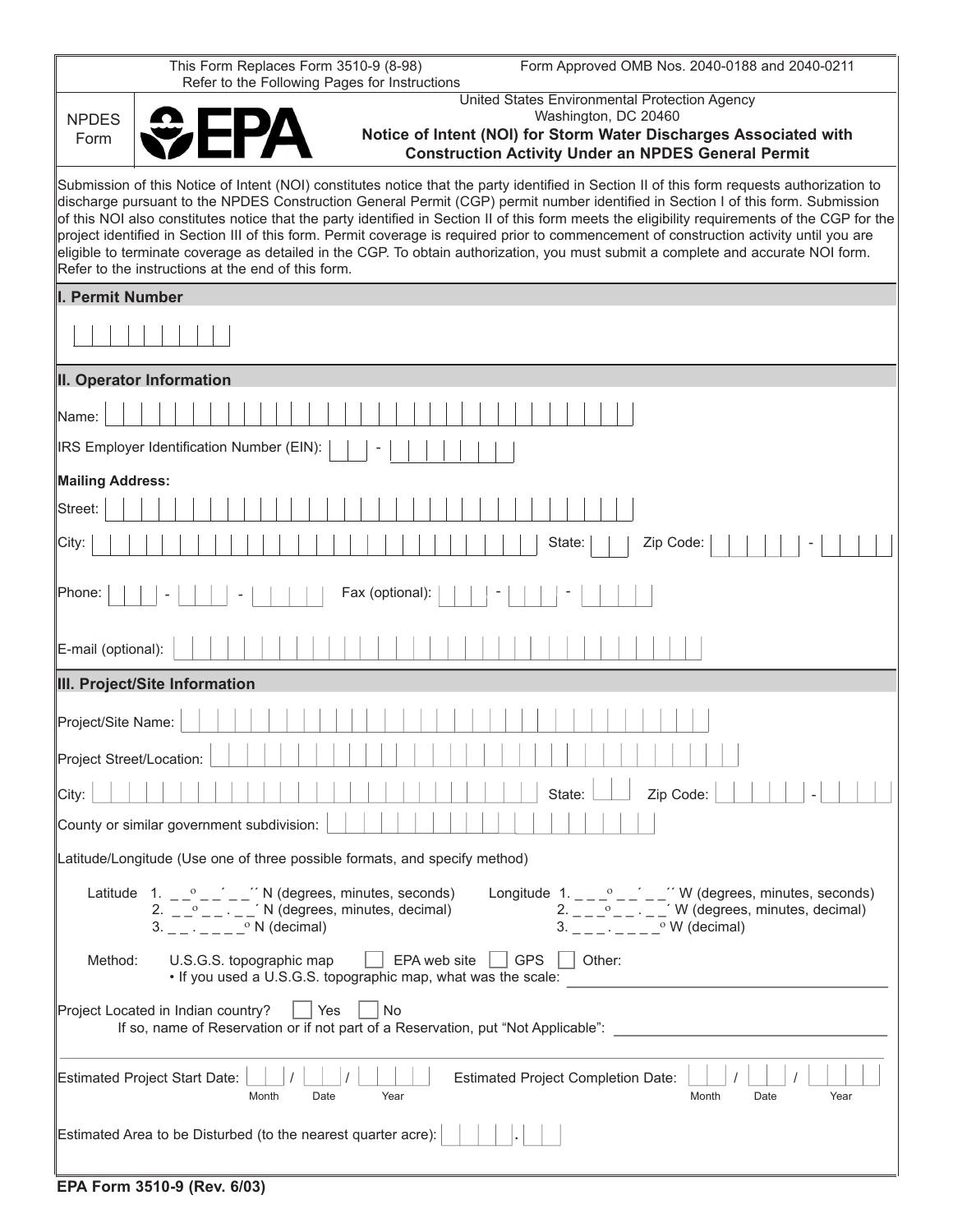| <b>IV. SWPPP Information</b>                                                                                                                                                                                                                                                                                                                                                                                                                                                                                                                                                                                                                                                   |  |  |
|--------------------------------------------------------------------------------------------------------------------------------------------------------------------------------------------------------------------------------------------------------------------------------------------------------------------------------------------------------------------------------------------------------------------------------------------------------------------------------------------------------------------------------------------------------------------------------------------------------------------------------------------------------------------------------|--|--|
|                                                                                                                                                                                                                                                                                                                                                                                                                                                                                                                                                                                                                                                                                |  |  |
| Has the SWPPP been prepared in advance of filing this NOI?<br><b>No</b><br>Yes                                                                                                                                                                                                                                                                                                                                                                                                                                                                                                                                                                                                 |  |  |
| Location of SWPPP for viewing:<br>Address in Section II<br>Address in Section III<br>Other<br>If Other:                                                                                                                                                                                                                                                                                                                                                                                                                                                                                                                                                                        |  |  |
| <b>SWPPP Street:</b>                                                                                                                                                                                                                                                                                                                                                                                                                                                                                                                                                                                                                                                           |  |  |
| City:                                                                                                                                                                                                                                                                                                                                                                                                                                                                                                                                                                                                                                                                          |  |  |
| State:<br>Zip Code:                                                                                                                                                                                                                                                                                                                                                                                                                                                                                                                                                                                                                                                            |  |  |
| SWPPP Contact Information (if different than that in Section II):                                                                                                                                                                                                                                                                                                                                                                                                                                                                                                                                                                                                              |  |  |
| Name:                                                                                                                                                                                                                                                                                                                                                                                                                                                                                                                                                                                                                                                                          |  |  |
| Fax (optional):<br>Phone:                                                                                                                                                                                                                                                                                                                                                                                                                                                                                                                                                                                                                                                      |  |  |
| E-mail (optional):                                                                                                                                                                                                                                                                                                                                                                                                                                                                                                                                                                                                                                                             |  |  |
| V. Discharge Information                                                                                                                                                                                                                                                                                                                                                                                                                                                                                                                                                                                                                                                       |  |  |
| Identify the name(s) of waterbodies to which you discharge.                                                                                                                                                                                                                                                                                                                                                                                                                                                                                                                                                                                                                    |  |  |
|                                                                                                                                                                                                                                                                                                                                                                                                                                                                                                                                                                                                                                                                                |  |  |
| Is this discharge consistent with the assumptions and requirements of applicable EPA approved or established TMDL(s)?<br><b>No</b><br>Yes                                                                                                                                                                                                                                                                                                                                                                                                                                                                                                                                      |  |  |
| <b>VI. Endangered Species Information</b>                                                                                                                                                                                                                                                                                                                                                                                                                                                                                                                                                                                                                                      |  |  |
| Under which criterion of the permit have you satisfied your ESA eligibility obligations?<br>E<br>F<br>B<br>C<br>D<br>A                                                                                                                                                                                                                                                                                                                                                                                                                                                                                                                                                         |  |  |
| . If you select criterion F, provide permit tracking number of operator under which you are certifying eligibility:                                                                                                                                                                                                                                                                                                                                                                                                                                                                                                                                                            |  |  |
|                                                                                                                                                                                                                                                                                                                                                                                                                                                                                                                                                                                                                                                                                |  |  |
| <b>VII. Certification Information</b>                                                                                                                                                                                                                                                                                                                                                                                                                                                                                                                                                                                                                                          |  |  |
| I certify under penalty of law that this document and all attachments were prepared under my direction or supervision in accordance<br>with a system designed to assure that qualified personnel properly gathered and evaluated the information submitted. Based on my<br>inquiry of the person or persons who manage the system, or those persons directly responsible for gathering the information, the<br>information submitted is, to the best of my knowledge and belief, true, accurate, and complete. I am aware that there are significant<br>penalties for submitting false information, including the possibility of fine and imprisonment for knowing violations. |  |  |
|                                                                                                                                                                                                                                                                                                                                                                                                                                                                                                                                                                                                                                                                                |  |  |
|                                                                                                                                                                                                                                                                                                                                                                                                                                                                                                                                                                                                                                                                                |  |  |
|                                                                                                                                                                                                                                                                                                                                                                                                                                                                                                                                                                                                                                                                                |  |  |
|                                                                                                                                                                                                                                                                                                                                                                                                                                                                                                                                                                                                                                                                                |  |  |
|                                                                                                                                                                                                                                                                                                                                                                                                                                                                                                                                                                                                                                                                                |  |  |
|                                                                                                                                                                                                                                                                                                                                                                                                                                                                                                                                                                                                                                                                                |  |  |
|                                                                                                                                                                                                                                                                                                                                                                                                                                                                                                                                                                                                                                                                                |  |  |
|                                                                                                                                                                                                                                                                                                                                                                                                                                                                                                                                                                                                                                                                                |  |  |
|                                                                                                                                                                                                                                                                                                                                                                                                                                                                                                                                                                                                                                                                                |  |  |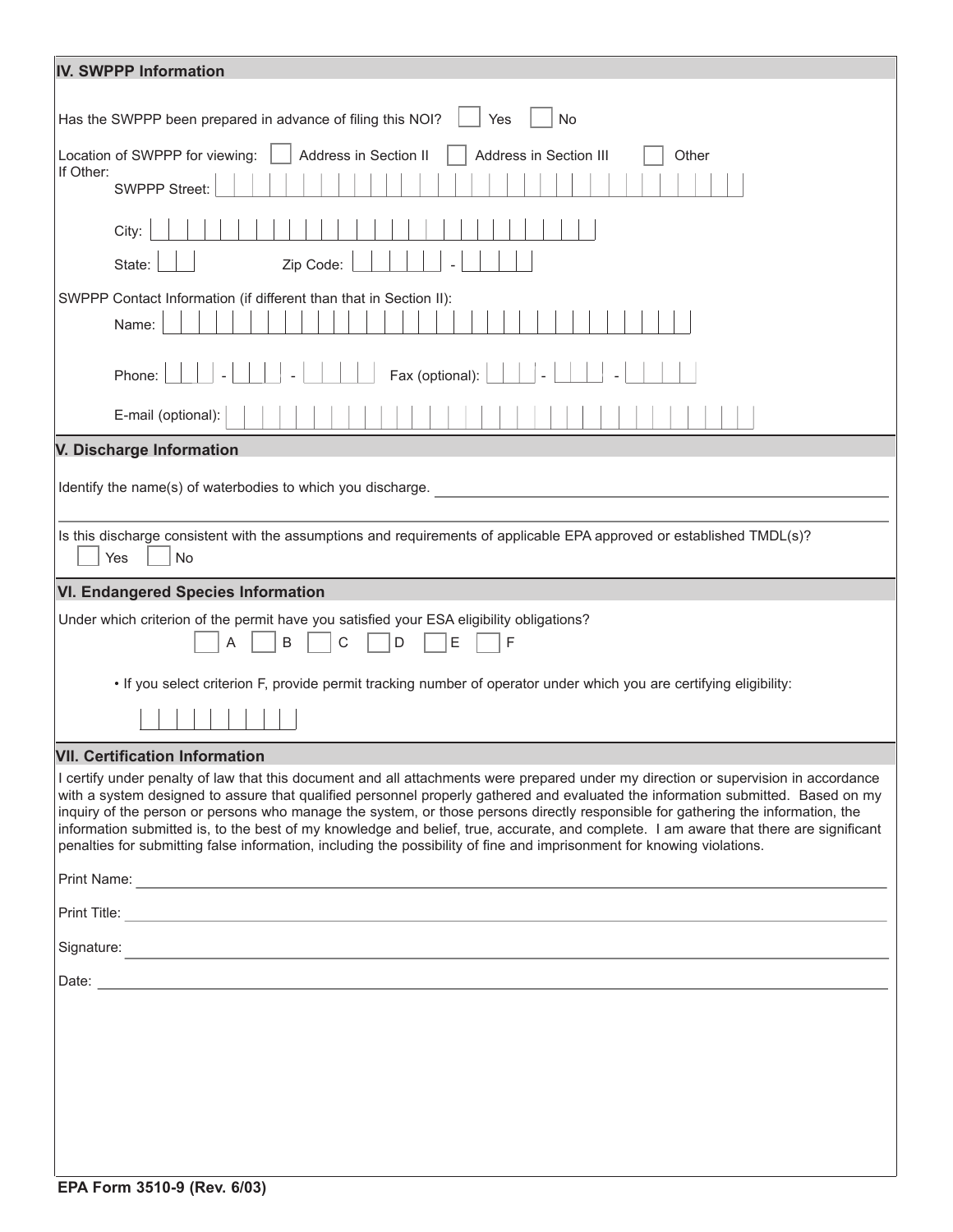Instructions for Com pleting EPA Form 3510-9

## **Notice of Intent (NOI) for Storm Water Discharges Associated with Construction Activity Under an NPDES General Permit**

NPDES Form This Form Replaces Form 3510-9 (8/98) Form Approved OMB Nos. 2040-0188 and 2040-0211

## **Who Must File an NOI Form**

Under the provisions of the Clean Water Act, as amended (33 U.S.C. 1251 et.seq.; the Act), federal law prohibits storm water discharges from certain construction activities to waters of the U.S. unless that discharge is covered under a National Pollutant Discharge Elimination System (NPDES) Permit. Operator(s) of construction sites where one or more acres are disturbed, smaller sites that are part of a larger common plan of development or sale where there is a cumulative disturbance of at least one acre, or any other site specifically designated by the Director, must submit an NOI to obtain coverage under an NPDES general permit. Each person, firm, public organization, or any other entity that meets either of the following criteria must file this form: (1) they have operational control over construction plans and specifications, including the ability to make modifications to those plans and specifications; or (2) they have day-to-day operational control of those activities at the project necessary to ensure compliance with SWPPP requirements or other permit conditions. If you have questions about whether you need an NPDES storm water permit, or if you need information to determine whether EPA or your state agency is the permitting authority, refer to *www.epa.gov/npdes/stormwater/cgp* or telephone the Storm Water Notice Processing Center at (866) 352-7755.

#### **Where to File NOI Form**

See the applicable CGP for information on where to send your completed NOI form.

## **Completing the Form**

Obtain and read a copy of the appropriate EPA Storm Water Construction General Permit for your area. To complete this form, type or print, using uppercase letters, in the appropriate areas only. Please place each character between the marks (abbreviate if necessary to stay within the number of characters allowed for each item). Use one space for breaks between words, but not for punctuation marks unless they are needed to clarify your response. If you have any questions on this form, refer to *www.epa.gov/npdes/stormwater/cgp* or telephone the Storm Water Notice Processing Center at (866) 352-7755. Please submit original document with signature in  $ink - do$  not send a photocopied signature.

#### **Section I. Permit Number**

Provide the number of the permit under which you are applying for coverage (see Appendix B of the general permit for the list of eligible permit numbers).

## **Section II. Operator Information**

Provide the legal name of the person, firm, public organization, or any other entity that operates the project described in this application. An operator of a project is a legal entity that controls at least a portion of site operations and is not necessarily the site manager. Provide the employer identification number (EIN from the Internal Revenue Service; IRS), also commonly referred to as your taxpayer ID. If the applicant does not have an EIN enter "NA" in the space provided. Also provide the operator's mailing address, telephone number, fax number (optional) and e-mail address (if you would like to be notified via e-mail of NOI approval when available). Correspondence for the NOI will be sent to this address.

### **Section III. Project/Site Information**

Enter the official or legal name and complete street address, including city, state, zip code, and county or similar government subdivision of the project or site. If the project or site lacks a street address, indicate the general location of the site (e.g., Intersection of State Highways 61 and 34). Complete site information must be provided for permit coverage to be granted.

The applicant must also provide the latitude and longitude of the facility either in degrees, minutes, seconds; degrees, minutes, decimal; or decimal format. The latitude and longitude of your facility can be determined in several different ways, including through the use of global positioning system (GPS) receivers, U.S. Geological Survey (U.S.G.S.) topographic or quadrangle maps, and EPA's web-based siting tools, among others. Refer to *www.epa.gov/npdes/stormwater/cgp* for further guidance on the use of these methodologies. For consistency, EPA requests that measurements be taken from the approximate center of the construction site. Applicants must specify which method they used to determine latitude and longitude. If a U.S.G.S. topographic map is used, applicants are required to specify the scale of the map used.

Indicate whether the project is in Indian country, and if so, provide the name of the Reservation. If the project is in Indian Country Lands that are not part of a Reservation, indicate "not applicable" in the space provided.

Enter the estimated construction start and completion dates using four digits for the year (i.e., 05/27/1998). Enter the estimated area to be disturbed including but not limited to: grubbing, excavation, grading, and utilities and infrastructure installation. Indicate to the nearest quarter acre. Note: 1 acre  $= 43,560$  sq. ft.

#### **Section IV. SWPPP Information**

Indicate whether or not the SWPPP was prepared in advance of filing the NOI form. Check the appropriate box for the location where the SWPPP may be viewed. Provide the name,